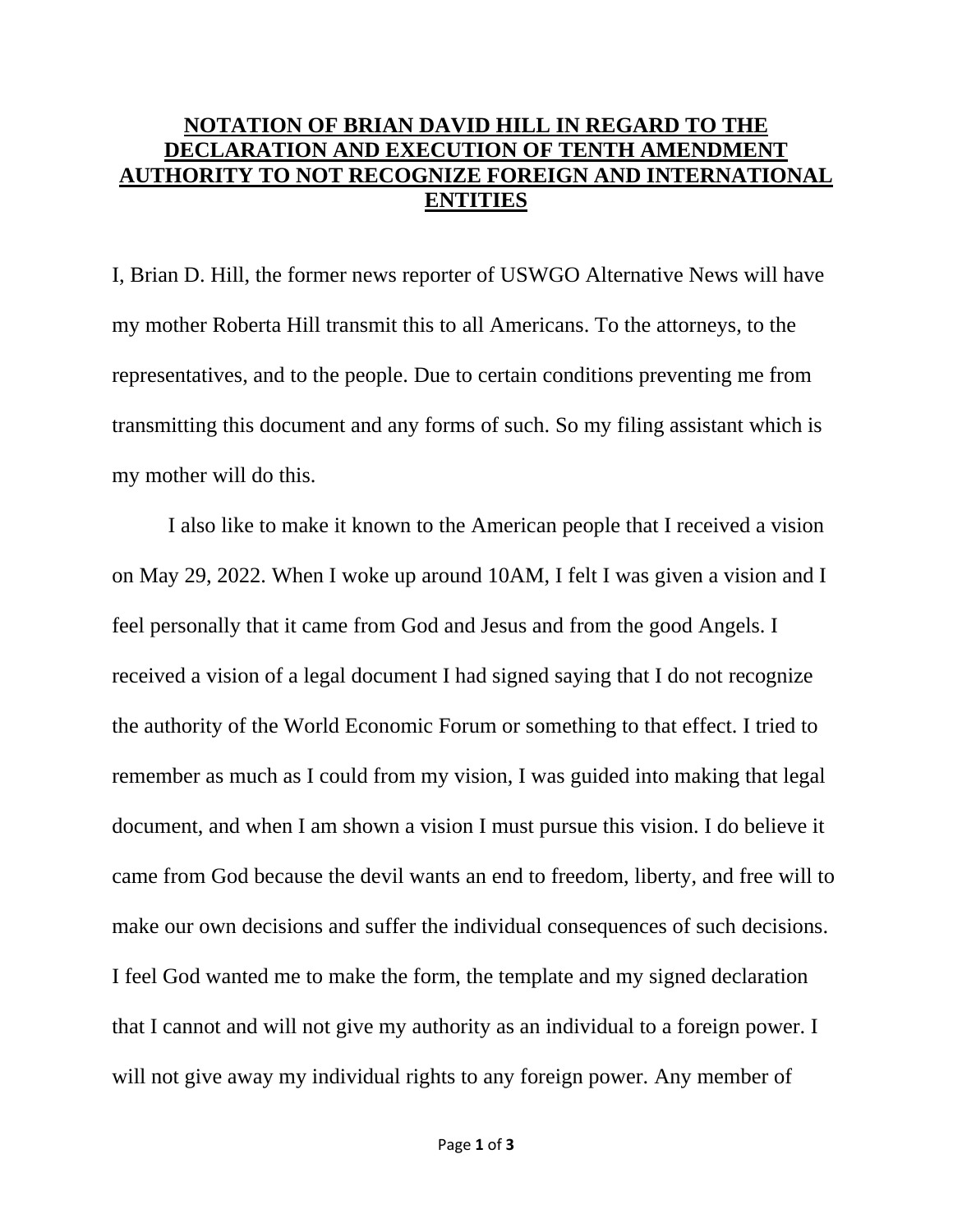Congress who does that to me to make me give up my Constitutional rights and sovereignty is a treasonous high traitor, a rat, and I do not recognize any member of Congress or of any Courthouse or any President who decides our Constitution means nothing and our sovereignty means nothing. High treason is what that is. Treason to our Constitution.

I hope other countries can do the same thing as me and have their own Constitutions and make it difficult to violate their Constitutions like in America. I hope the world can have freedom, life, liberty, and prosperity as it causes the pursuit of happiness. We can save the environment without the need for censorship and control by bureaucrats. We can make zero point energy. We can have good health without these bureaucrats trying to control us. We can save the earth and save ourselves. We can equally be free and do what is right. Not let a small group of psychopaths make those decisions for us. So help me God.

Executed on May 29, 2022.

**BRIAN DAVID HILL Pro Se**

**Brian D. Hill** 

Brian David Hill Founder of USWGO Alternative News